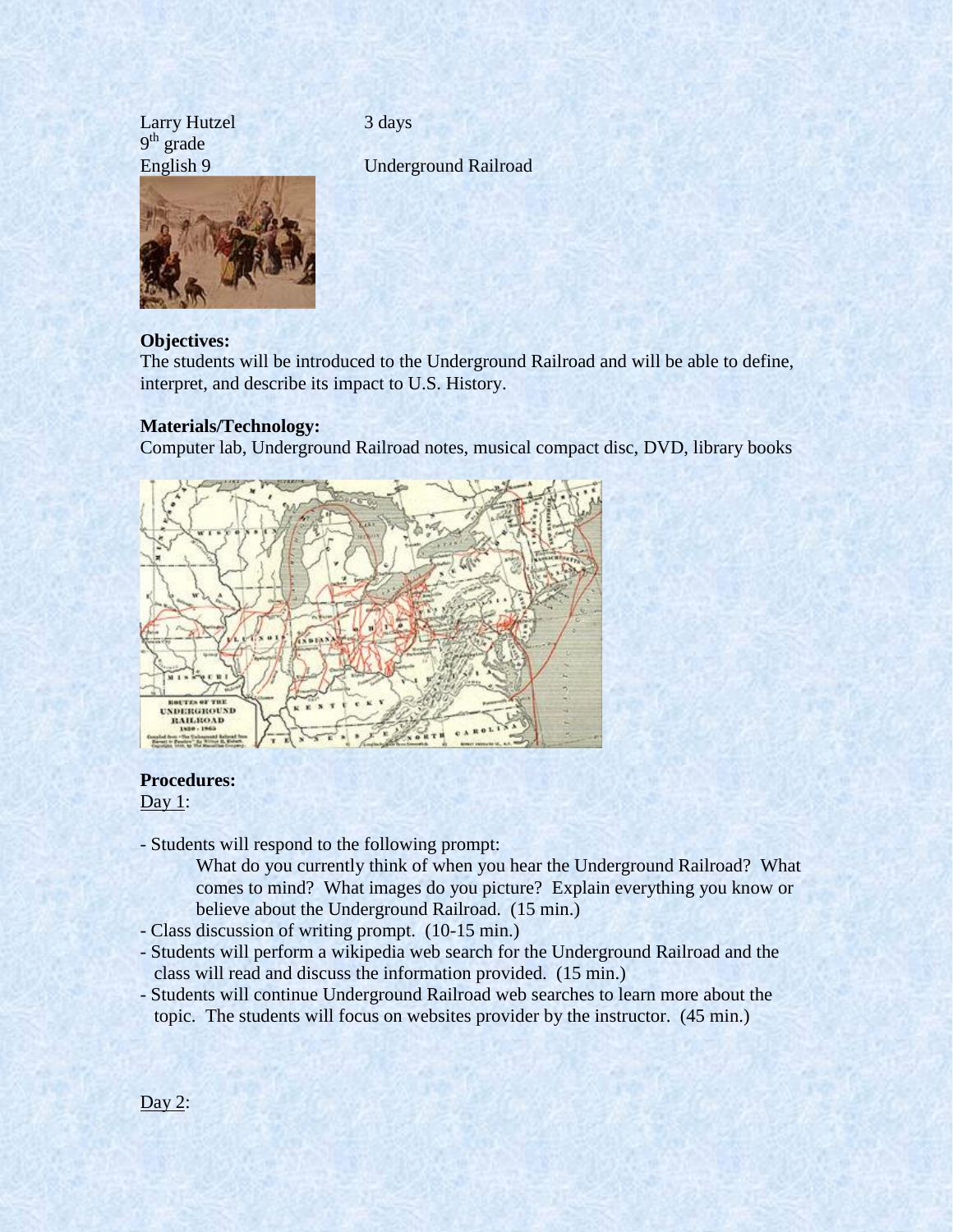- Students will view the video clips from the KET's Underground Railroad Video Segments web page.

<http://www.ket.org/underground/resources/segments01.htm> (45 min.)

- Students will preview a collection of Underground Railroad related library books. (45 min.)

Day 3:

- Students will read aloud and discuss the following slave stories:

Box Brown at<http://www.spartacus.schoolnet.co.uk/USASbox.htm>



and

Margaret Garner at<http://www.rootsweb.com/~kypendle/slavemargaretgarner.htm>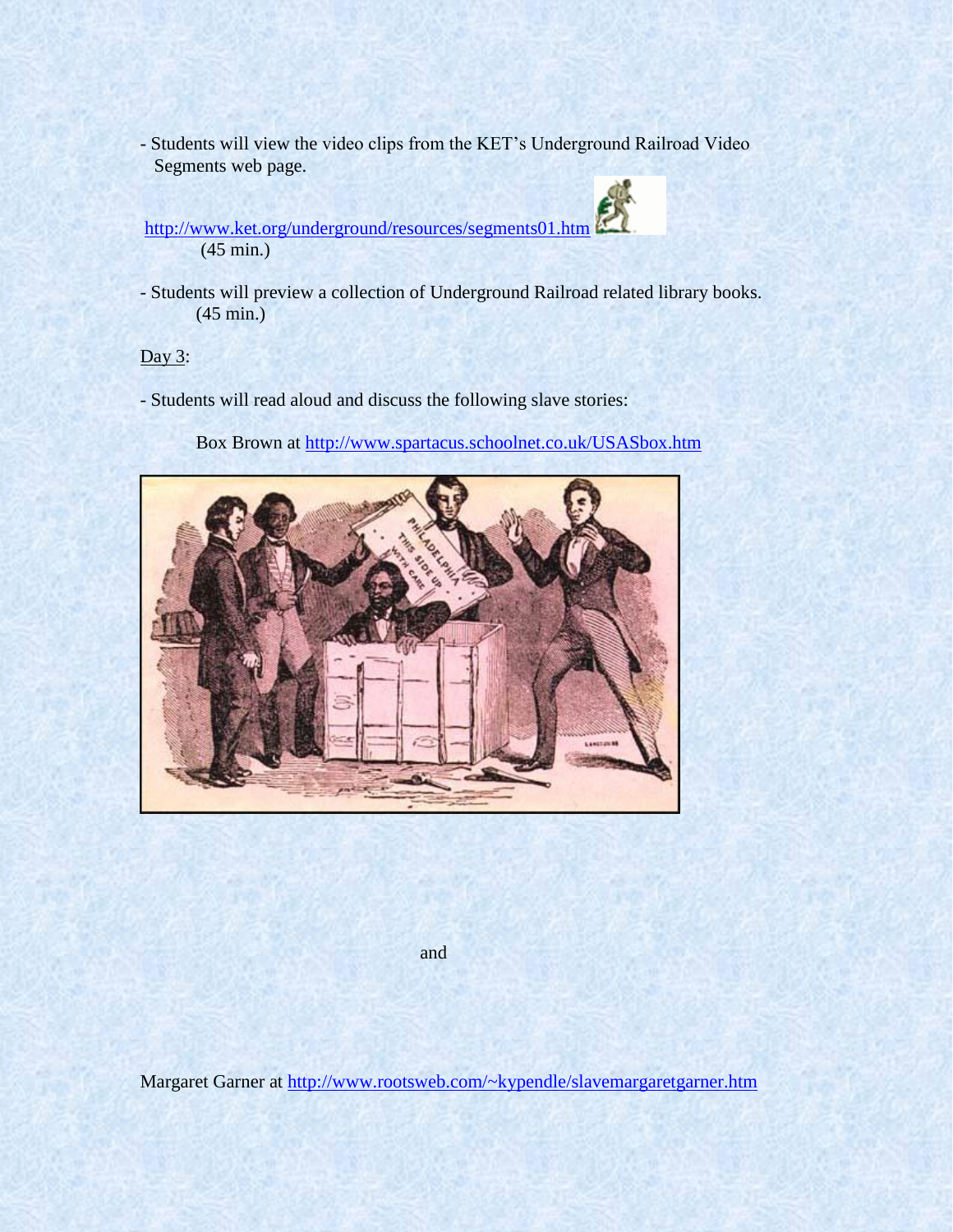

#### (60 min.)

- Students will begin work on their project options, which include the following: (30 min.)

1) Write a persuasive letter in protest against or in defense of slavery to a powerful government official as one of the following:

- $\checkmark$  Free black
- $\checkmark$  Runaway enslaved person
- $\checkmark$  Slave owner

2) Write up an advertisement for a slave auction or a will including the passing of a slave as property

- 3) Write a 3 poems or songs about the Underground Railroad
- 4) Create a short children's book telling the story of either Box Brown or Margaret Garner
- 5) Create a diorama about one scene from the one of the stories: Box Brown or Margaret Garner

### **Student Assessment:**

Students assessment will be measured through their journal entries and their projects.

## **Impact - Reflection/Analysis of Teaching and Learning-**

The overall objective was to introduce students to the Underground Railroad and provide them with a basic understanding of its existence and purpose. That education was clearly established and recognized through class discussions, questions from and to the students and the level of interest and enthusiasm exhibited in the topic.

**Underground Railroad Websites**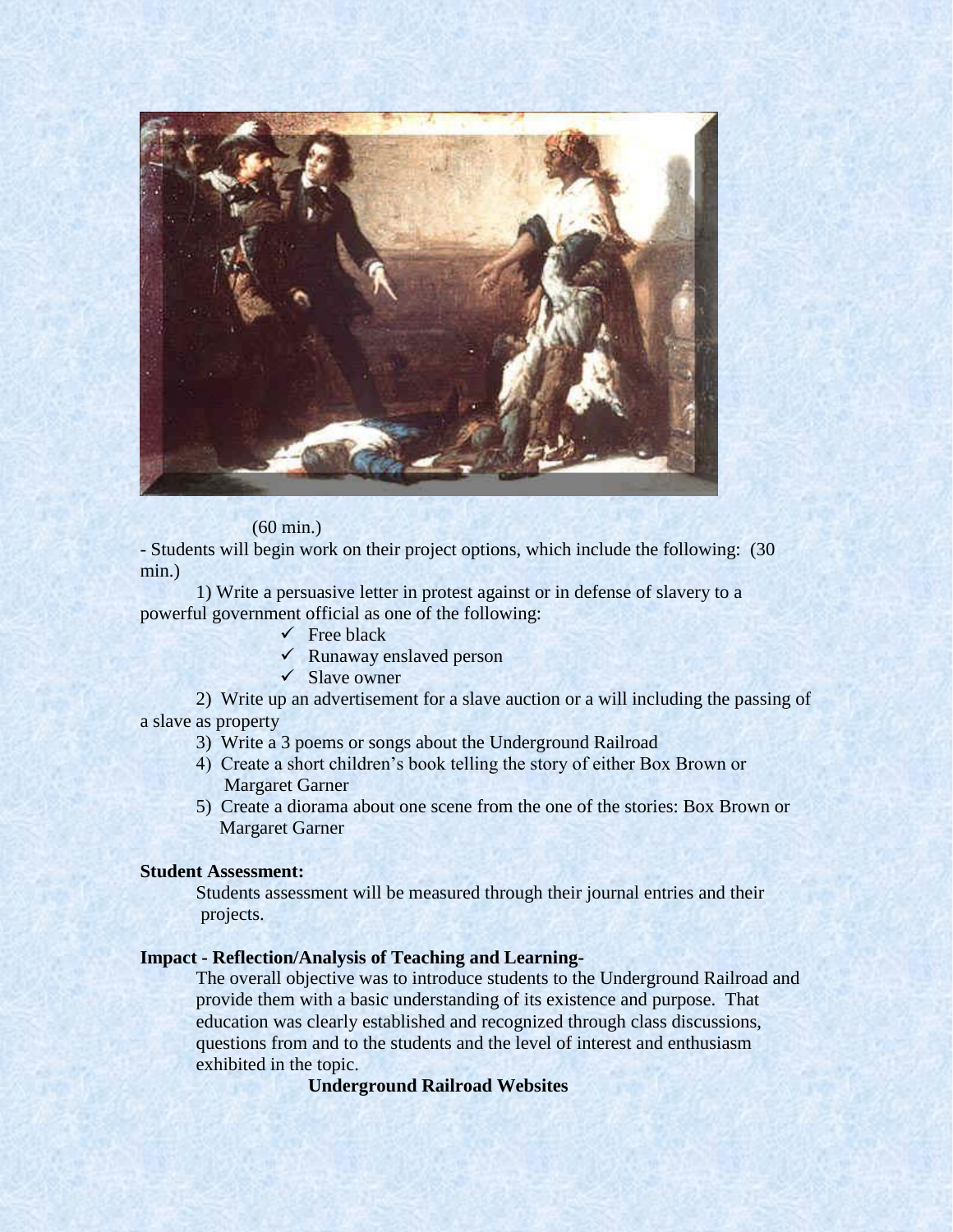<http://www.pbs.org/wgbh/aia/part4/4p2944.html>

[http://en.wikipedia.org/wiki/underground\\_railroad](http://en.wikipedia.org/wiki/underground_railroad)

<http://www.pocanticohills.org/tubman/tubman.html>

<http://209.10.16.21/template/FrontEnd/index.cfm>

<http://www.spartacus.schoolnet.co.uk/USAunderground.htm>

<http://www.waynet.org/nonprofit/coffin.htm>

<http://www.rootsweb.com/~kypendle/slavemargaretgarner.htm>

<http://www.history.rochester.edu/class/ugrr/home.html>

<http://www.cr.nps.gov/aahistory/ugrr/ugrr.htm>

[http://www.greece.k12.ny.us/ath/library/webquests/underground/default.htm#task\\_resour](http://www.greece.k12.ny.us/ath/library/webquests/underground/default.htm#task_resources) [ces](http://www.greece.k12.ny.us/ath/library/webquests/underground/default.htm#task_resources)

<http://www.ushistory.com/railr.htm>

<http://www.undergroundrr.com/>

<http://www.ket.org/underground/resources/segments01.htm>

[https://www.evndirect.com/shopping/product\\_details.php/id=116](https://www.evndirect.com/shopping/product_details.php/id=116)